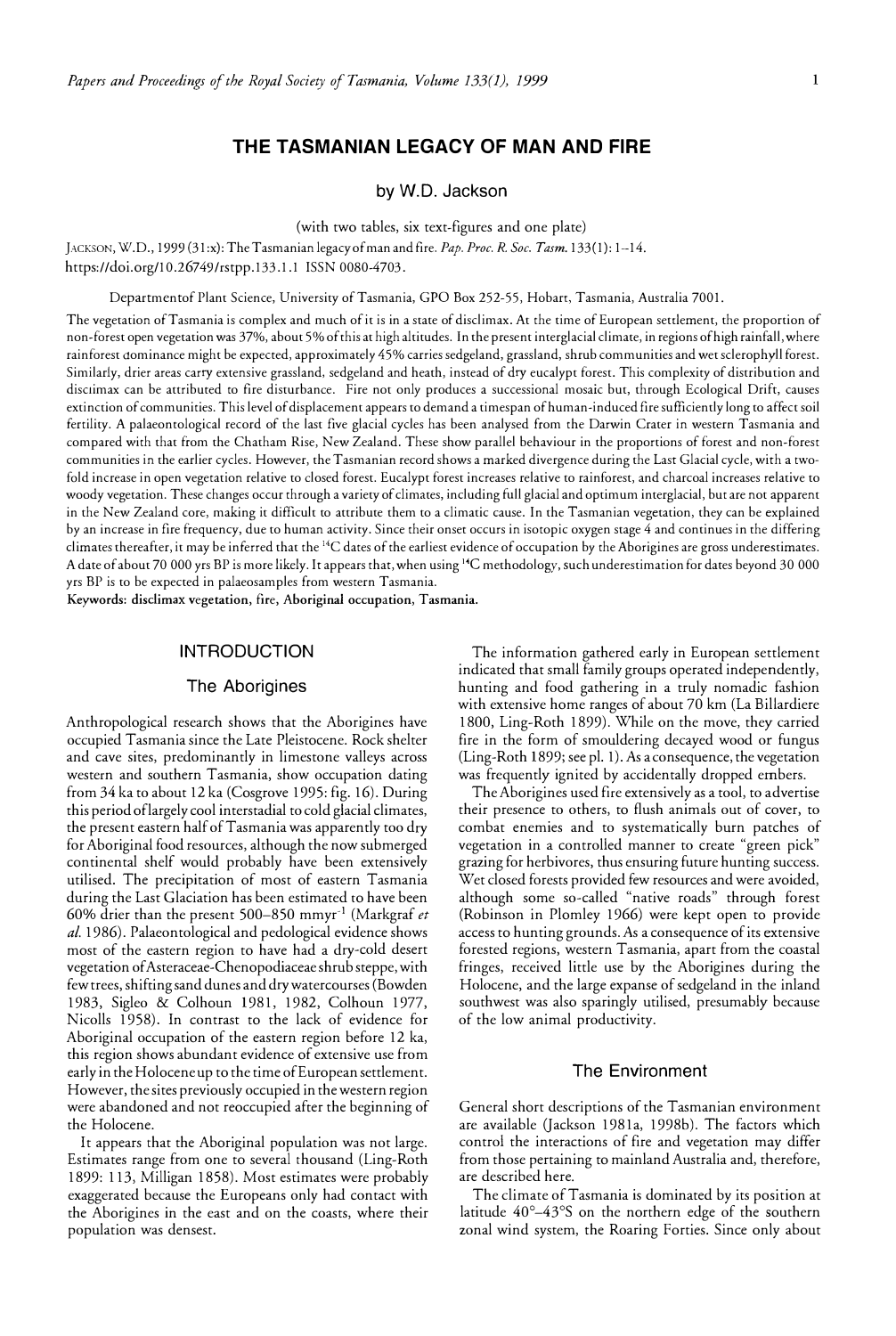

PLATE 1 *A Tasmanian Aborigine holding a fire stick (after Bock) (Ling-Roth 1899)*

4% of the Earth's surface at this latitude is land, the lack of continentality provides a strong and dependable marine influence. By Northern Hemisphere standards, the seasons are merely an alternation of extended spring and autumn. As a result of the strong westerly bias in the wind impinging on the mountainous terrain in the western and northeastern regions (which present altitudes of 900-1500 m), there is a strong gradient in precipitation from  $1500-3000$  mmyr<sup>-1</sup> in the west to  $\langle 500-850$  mmyr<sup>-1</sup> in the east (fig. 1). Reliability is high in the west, deviating only <10-14% from the mean average, while in the eastern half deviations of 16->20% are found (Scott 1956). Due to the seasonal movement of the belt of zonal wind, the northwestern quarter tends to partially escape this in summer-autumn, so that a two-season dry, two-season wet pattern develops, with about 50% of the seasonal divergence common to southeastern Australia. In the southwestern quarter, there is a marked movement to a uniform seasonal distribution, with only summer showing a 5% deviation Qackson 1998b).

Evapotranspiration levels in the eastern half are high, due to the windy environment and high radiation load (Nunez 1978). The aspect effect is very strong in Tasmania, due to the latitude. Holland & Steyn (1975) estimated the difference in radiation levels between equatorial and polarfacing slopes of 30 $^{\circ}$  to be equivalent to a shift of 20 $^{\circ}$  in latitude. This effect contributes much to the mosaic distribution of vegetation types and the incidence of fire. Precipitation/evaporation ratios range from 4: 1 in the west to <0.5 in the east. Through the marine influence, permanent snow does not exist and snow lie is ephemeral. Extended periods of low temperature are rare, even on the considerable areas  $(-5%)$  of inland high country between 800 and 1200 m. As a result, a treeline is difficult to define at any one altitude, and trees (especially rainforest spp.) ascend to altitudes > 1000 m, gradually assuming shrubby forms. Inverted treelines occur inland largely due to the combined influences of fire and frost.



*FIG.* I - *The general pattern ofprecipitation and geological exposure simplifiedfrom several sources.*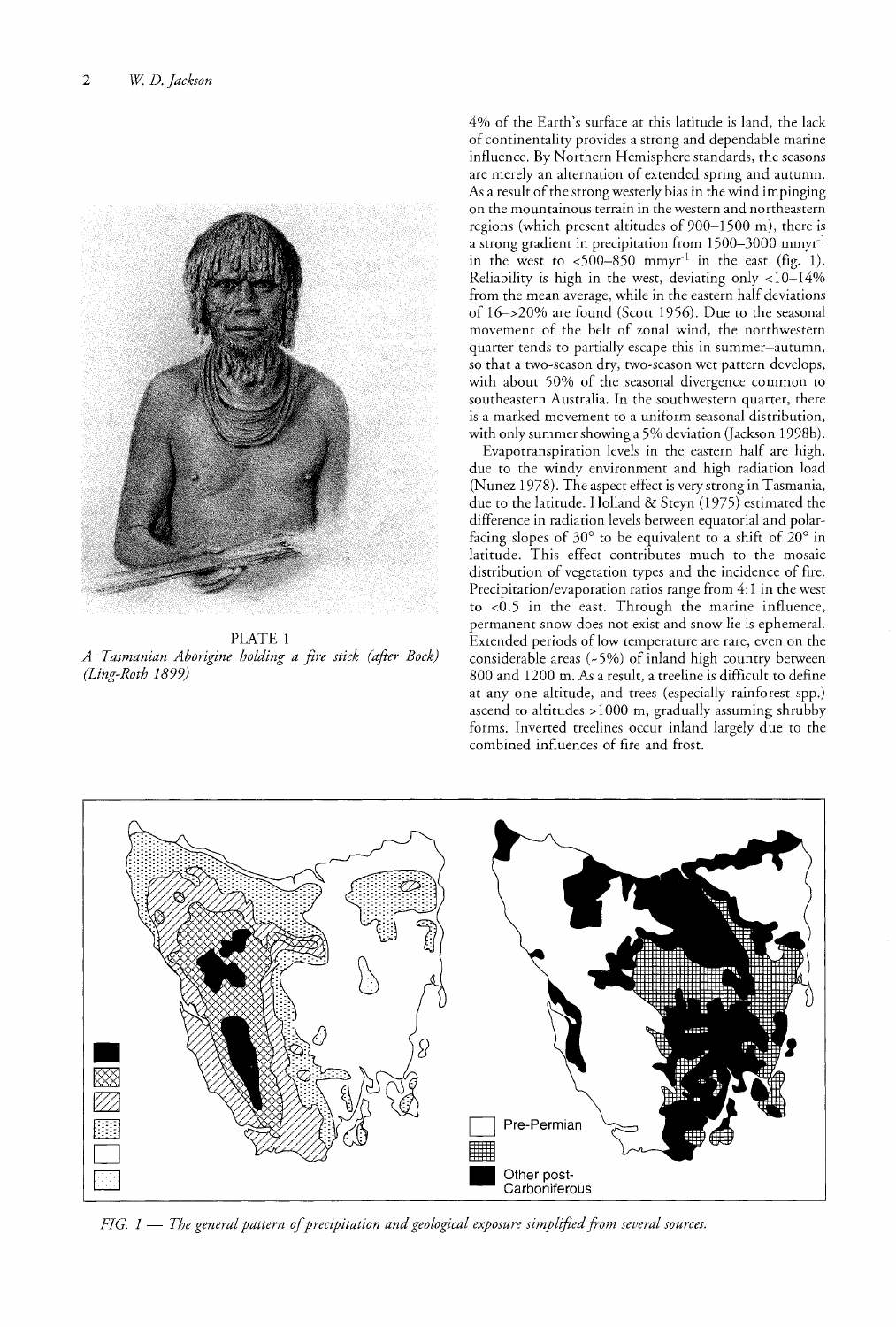ROYAL SOCIETY OF TASMANIA Papers and Proceedings .<br>Volume 133, Part 1 **ERRATUM** The loss of some text within Figure 1 on page 2, present in an early proof, was not detected prior to printing. Herewith a correct version of the figure. M.R. Banks, Hon. Editor



*FIG.*  $1 -$  *The general pattern of precipitation and geological exposure simplified from several sources.*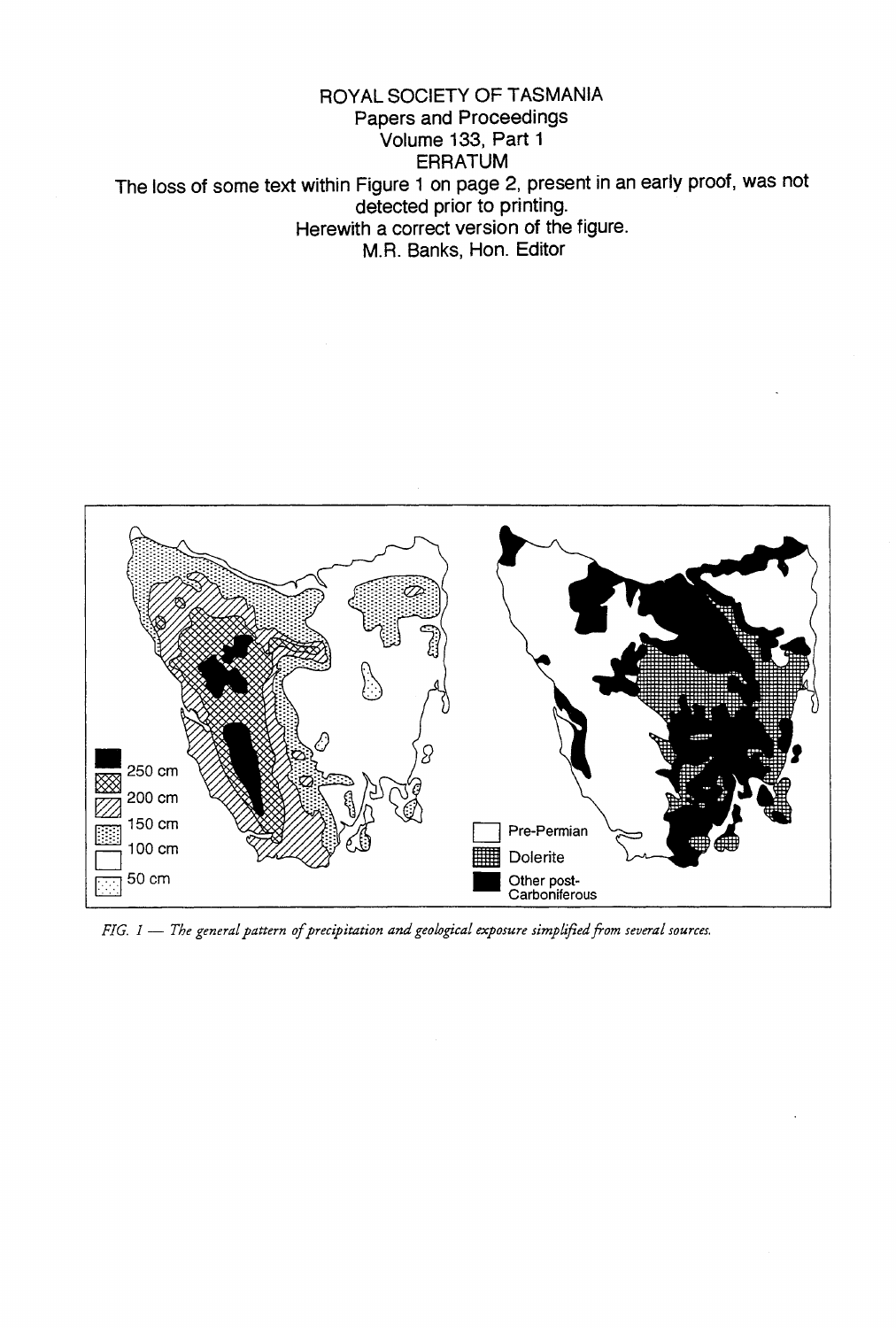The annual weather pattern is dominated mostly by a succession of cold fronts embedded in the westerly air stream, bringing rapidly fluctuating temperature and precipitation. Fronts move rapidly, often more than 1000 km day<sup>-1</sup>, transverse to the strong pressure gradients which occur between the slow-moving cells of high pressure, usually centred over middle Australia, and the rapidly moving low-pressure cells of the high 40°S latitudes. In summer, during February-March, when the zonal belt moves south, high-pressure cells are occasionally centred just east of Tasmania; approaching cold fronts cause highpressure gradients, bringing strong winds of very hot, dry air from inland Australia. This causes extreme fire danger conditions: maximum temperatures 37°C, relative humidity <10%, average wind speed 50+  $km \ hr^{-1}$ , maximum gusts >95 km hr<sup>-1</sup>, equivalent to drought factor 9. Such conditions generally occur for one or two days each summer, usually producing a rash of forest wildfires. However, when the vegetation is already in a state of drought, very serious wildfires occur. Such recurrent drought conditions appear to be based on an II-year cycle. This pattern is disturbed by the EI Nino southern circulation effect, which appears to move the belt of zonal winds further south (Jackson 1999b), reducing the strength of the westerly stream.

The incidence of fire in Tasmania is overwhelmingly due to human activity. Lightning-induced fire is rare, unlike in mainland Australia. An analysis of the wildfire records shows that the incidence of fire resulting from lightning strikes is very small  $(0.01-0.1\%$  of cases) and the area thus burnt is also comparatively small  $(<0.01\% \text{ of the total}),$ since rain usually accompanies electrical storms in Tasmania

(Jackson & Bowman 1982, Ingles 1985). Many fires are already burning when the extreme fire danger conditions arise

Once a forest fire in Tasmania gains a sufficient front in severe conditions, the fire storm creates strong convection updrafts, which carry burning bark and branches to high altitudes. Burning embers carried downwind create a contagion of spot fires fot distances of up to 60 km (Cheney 1981). A detailed analysis of past fires based on records and on tree ages (Marsden-Smedley 1998a, b) shows that severe fires have occurred more than six times in the last 200 years. Two of these fires, in 1898/99 and 1933/34, each burnt 15 to 20% of the island.

# VEGETATION

### Fire and Geological Influences

The current vegetation of Tasmania has been accurately mapped (Kirkpatrick & Dickinson 1984, R.F.A. 1996). Figure 2 provides a simplified version of Kirkpatrick and Dickinson's map (Duncan 1990). Short descriptions of the vegetation types were given by Jackson (1965, 1981b, 1999a) and detailed studies provided in (Reid *et al* 1999). The following notes deal with those aspects important to an appreciation of past and present effects of fire.

Table 1 shows the relative areas of the major vegetation types: the proportion estimated to have existed in 1800, the proportion at present, and those for the northwestern and southwestern quarters, the average fire-free interval

| ,<br>$\sigma$<br>7 L |                       |                          |                                |                                |                                           |                                          |  |  |  |
|----------------------|-----------------------|--------------------------|--------------------------------|--------------------------------|-------------------------------------------|------------------------------------------|--|--|--|
| 1                    | $\mathfrak{2}$        | 3                        | $\overline{4}$                 | 5                              | 6                                         | 7                                        |  |  |  |
| vegetation type      | pre-European*<br>$\%$ | present<br>$\frac{0}{0}$ | northwest <sup>‡</sup><br>$\%$ | southwest <sup>§</sup><br>$\%$ | fire-free<br>interval <sup>¥</sup><br>yrs | combustible<br>fuel <sup>9</sup><br>t/ha |  |  |  |
| rainforest           | 9.8                   | 8.5                      | 26.2                           | 19.5                           | 150-300                                   | $25 - 30$                                |  |  |  |
| swamp forest         | 0.6                   | 0.2                      | 0.2                            |                                | $100 - 200$                               | $20 - 30$                                |  |  |  |
| wet sclerophyll      | 19.2                  | 14.6                     | 24.9                           | 15.7                           | $80 - 150$                                | 180-320                                  |  |  |  |
| dry sclerophyll      | 43.1                  | 23.1                     | 2.1                            |                                | $20 - 80$                                 | $20 - 30$                                |  |  |  |
| grassland            | 1.3                   | 0.8                      | 1.1                            |                                | $10 - 25$                                 | $4 - 8$                                  |  |  |  |
| heathland            | 6.4                   | 3.4                      | 1                              |                                | $10 - 30$                                 | $10 - 20$                                |  |  |  |
| alpine               | 1.7                   | 1.7                      | 3.2                            | 4                              | $100 - 250$                               | $10 - 15$                                |  |  |  |
| saltmarsh            | 0.06                  | 0.05                     |                                |                                | $\infty$                                  |                                          |  |  |  |
| wetland              | 0.4                   | 0.2                      |                                |                                | $40 - 80$                                 | $2 - 4$                                  |  |  |  |
| sedgeland            | 17.4                  | 17.2                     | 27.4                           | 56.2                           | $20 - 40$                                 | $10 - 30$                                |  |  |  |
| total %              | 100                   | 70                       | 86.2                           | 95.4                           |                                           |                                          |  |  |  |
| cleared land %       |                       | 30                       | 13.8                           | 4.6                            |                                           |                                          |  |  |  |
| area, millions ha    | 6.62                  | 6.62                     | 1.34                           | 1.23                           |                                           |                                          |  |  |  |
|                      |                       |                          |                                |                                |                                           |                                          |  |  |  |

TABLE 1 Major vegetation types

\* Estimated relative to the whole state of Tasmania (Kirkpatrick et al. 1995). The figure quoted for dry sclerophyll included large areas which, in 1804, were open grassland or open savannah.

 $\dagger$  Relative to whole state (Kirkpatrick et al. 1995).

\* West of Forth River to Mt Manfred (estimate from Kirkpatrick & Dickinson 1984).

§ Protected region (modified after Marsden-Smedley 1998, after allowance for impoundments and roads).

¥Average interval between consecutive fires Qackson 1968).

<sup>1</sup> Average quantity of combustible fuel at time burnt (compiled from a number of sources).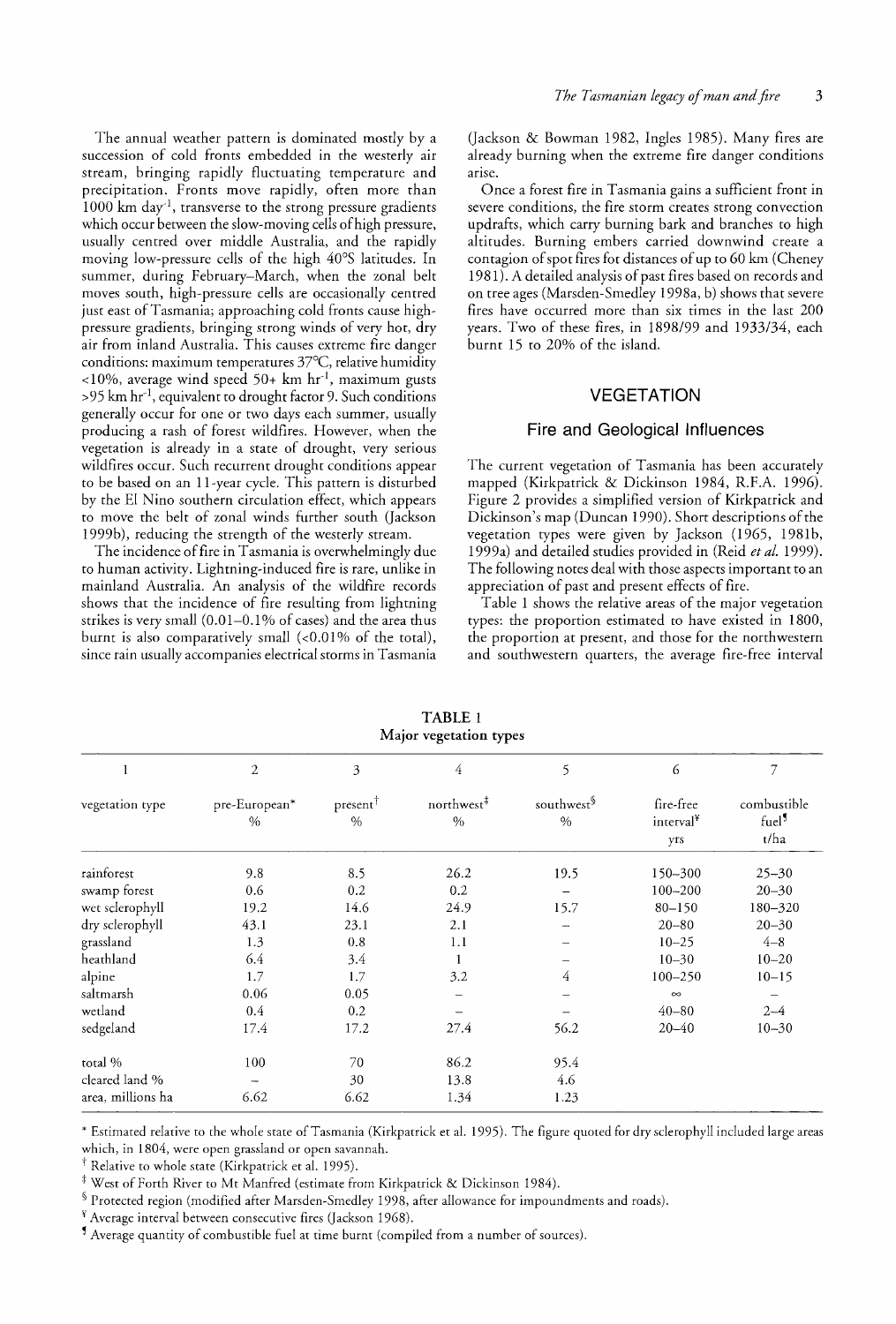and the average combustible fuel load when burnt wildfire.

The essential proportional distribution of these vegetation types has suffered little change since European settlement (table 1). When the free settlers arrived, they found the eastern half of the island with extensive open savannah grassland tracts in the Midland graben and other major valley systems. These tracts were rapidly taken up, since little or no clearing was necessary to start a grazing enterprise. It is clear that the openness of the vegetation was the product of patch-burning by the Aborigines (Jackson 1965, Fensham 1989). The western half of Tasmania, with its dense forests and peaty sedgelands, was left untouched by early settlers except for the exploitation of Huon Pine at Port Davey and Macquarie Harbour. The Van Diemans Land Company made an attempt to utilise the grasslands developed by the Aborigines in the wetter regions of the northwest, but this was not successful, due to the cold, wet climate.

This denser forested region in the west was not opened up until after 1870, when mineral discoveries due to prospecting initiated extensive firing of the vegetation. Land clearing of the productive soils in the northwest occurred late in the 1800s with the use of ringbarking and fire. The present extent of cleared land  $(30\%)$  was taken mainly at the expense of eucalypt forest along the northern hinterland in the early 1900s, following very extensive wildfire in 1898/99.

The proportionate differences in the distribution of vegetation types in regions is not merely a response to precipitation (fig. 1). Although the eastern half is much drier and contains virtually all of the dry sclerophyll forest and most of the grassland and heaths, it has withstood the constant firing practices of the Aborigines during the Holocene remarkably well. This can be attributed to the fire-tolerant attributes of the sclerophyll species, especially the eucalypts, and to the clay-rich soils of most of the region. Sills of dolerite cap most of the topographic high points in post-Carboniferous rocks of the eastern half. The dissemination of clay-forming minerals from the dolerite by erosional forces has resulted in soils with a moderate to high cation-exchange capacity. This buffers many soils in the region against leaching losses after fire (Boerner 1982).

Although the western half has been little utilised in the Holocene by the Aborigines, the vegetation appears to show far greater effects of modification by fire, particularly in the southwestern quarter. The considerable differences in the proportionate distributions between the southwestern and northwestern quarters (table 1), although they both receive similar precipitation levels, can be attributed to geological influences in soil genesis. While most of the western region has pre-Carboniferous rocks exposed, the elevated plateau region north of the Pieman River carries remnants of a thin Tertiary basalt cover over much of the highly quartzose Precambrian metamorphic sediments. Erosional processes have distributed the clay-forming minerals from this basalt, from the dolerite on the western fringe of the Central Plateau to the east, and from Cambrian volcanic exposures. As a consequence, most of the valleys here have moderately fertile soil compared to the southwest, with a cation-exchange capacity sufficiently high to resist leaching following fire. The regions with a residual basaltic cover carry krasnozem soils and support extensive forests of callidendrous, tall, closed canopy *Nothofagus* rainforest

(Jarman & Brown 1983, Jackson 1983). Exposures of Precambrian quartzitic sediments and some highly quartzose Cambrian sediments have infertile soils supporting implicate or broken canopy rainforest, scrub and sedgeland.

There are few sources of clay minerals in the southwest. The predominant geological exposure is of highly quartzose, metamorphic Precambian sediments. Smaller regions of Cambrian, Ordovician and Devonian-Silurian rocks occur in anticlines, where limestone and sandstone are often covered with quartzitic glacial till and outwash gravels.

The soils of the southwest are, in general, acid and highly organic with a low cation-exchange capacity (Maclean 1979, Bowman *et al.* 1986). Very few patches of tall, wet forest exist, reflecting the general low level of fertility. A few patches of climax callidendrous rainforest occur in the Boyd River catchment on aspects highly protected from fire, even on Cambrian quartzwacke sediments with no clay in the soil profile. It is certain that such patches have not been burnt for well over 500 years. The biomass has apparently been developed on accumulated nutrients derived from cyclic salt in the precipitation, demonstrating that the climatic climax can be achieved, albeit rarely, on extremely infertile geological substrate, provided that fire does not occur (Harwood 1972, Jackson 1977). Most rainforest in the southwestern quarter is implicate or broken canopy forest (Jarman & Brown 1983, Jackson 1983) and demonstrates signs of fire disturbance. The wet sclerophyll forests in the southwest are predominantly *Eucalyptus nitida* wet mallee woodlands rather than forests. Probably only about 20% of the wet sclerophyll is tall forest occurring on fire-protected polar aspects.

The predominant vegetation in the southwest, especially on Precambrian quartzites, is a sedgeland heath dominated by *Gymnoschoenus sphaerocephalus* with mosaic patches of wet scrub of *Leptospermum/Bauera/Agastachys* on water courses and other fire-protected habitats. The soils, although highly organic muck peats, are extremely infertile, with cation-exchange capacities <20% (Maclean 1979, Bowman *et al.* 1986). The low fertility is maintained by the average short fire-free interval of25-40 years over the southwestern region.

## The Disclimax State

As the vegetation map (fig. 2) demonstrates, the distribution of the vegetation is a complex mosaic of community types. The almost complete dominance of all but the most alpine sites by forests, as expected on the basis of a climatic climax for such an insular climate, does not occur. In contrast with this expectation, much of Tasmania carries a mosaic of disclimax vegetation, with extensive areas of grassland, sedgeland, heath and scrub. Also, large areas of forest dominated by eucalypts occur in environments which climatically should be the exclusive domain of rainforest.

The amount of open, non-forest land appears to be inexplicably high, given the levels of natural wildfire. The proportion of open, non-forest vegetation existing in 1800 has been estimated (table 1) by adjusting the present distribution of vegetation types on the basis of historical records of land acquisition and clearing (Kirkpatrick et al. 1995). This shows that, at the time of European settlement, the proportion of open, non-forest vegetation was about 37%; of this about 5% occurred in alpine or high plateau regions (table 1).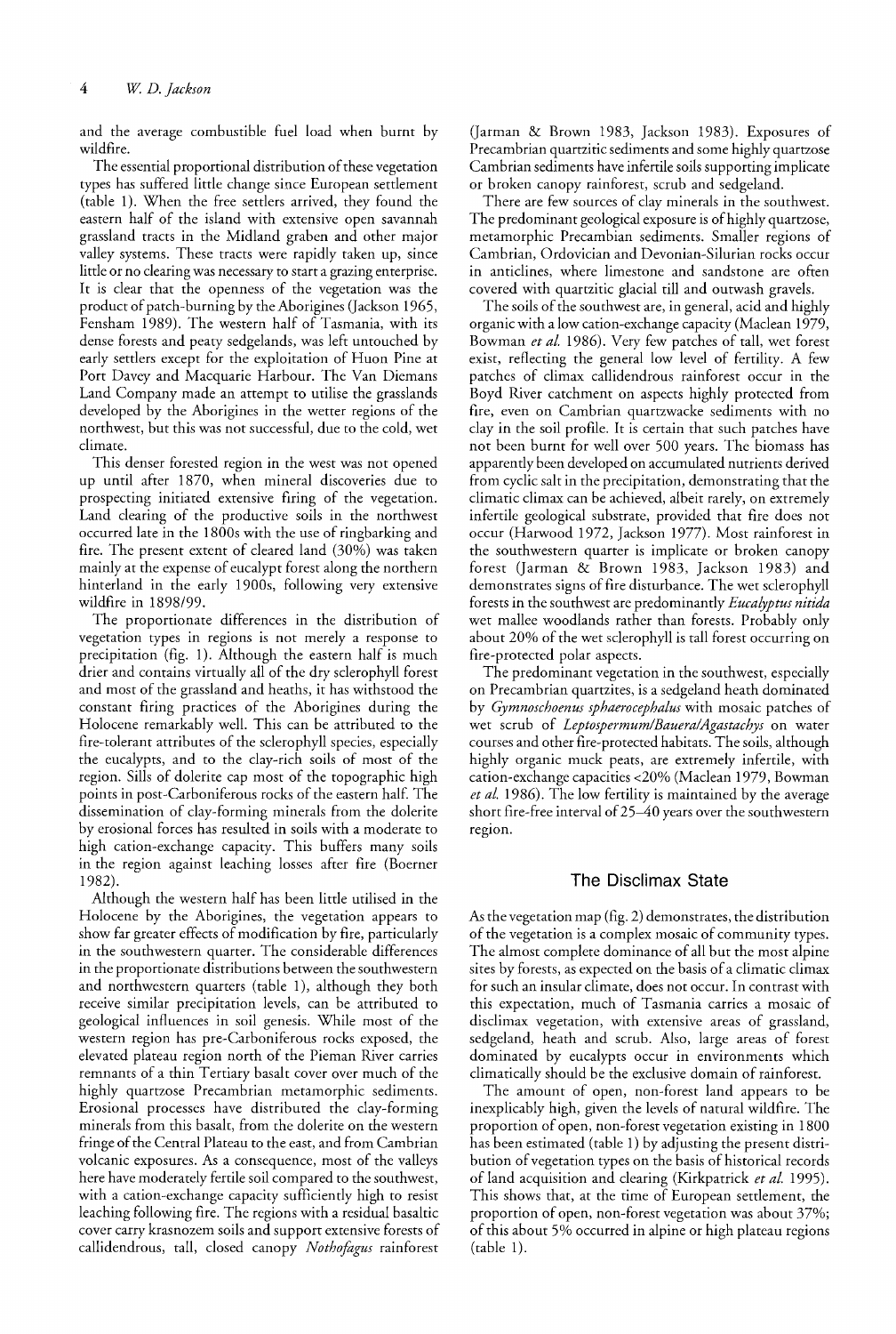

*FIG.* 2 - *The vegetation) simplified after Kirkpatrick* & *Dickinson* (1984) *by Duncan (1990).*

A few regions where the vegetation is climax or nearly so show every indication of having recently reached that state; for example, the forests of the lower Florentine Valley before 1934 (Gilbert 1959) and the absence of old trees in closed *Nothofagus*forests on the Guildford Plateau Qackson 1965). These young forests generally only occur on good, productive soils and/or where their protected location limits the frequency of fires (Jackson 1965). They appear to have colonised previous grassland since European settlement.

This disclimax condition is not entirely due to our present exploitive society, as it was evident before European settlement. In the absence of fire produced by humans, a very different pattern of vegetation would have existed, as the following outline suggests.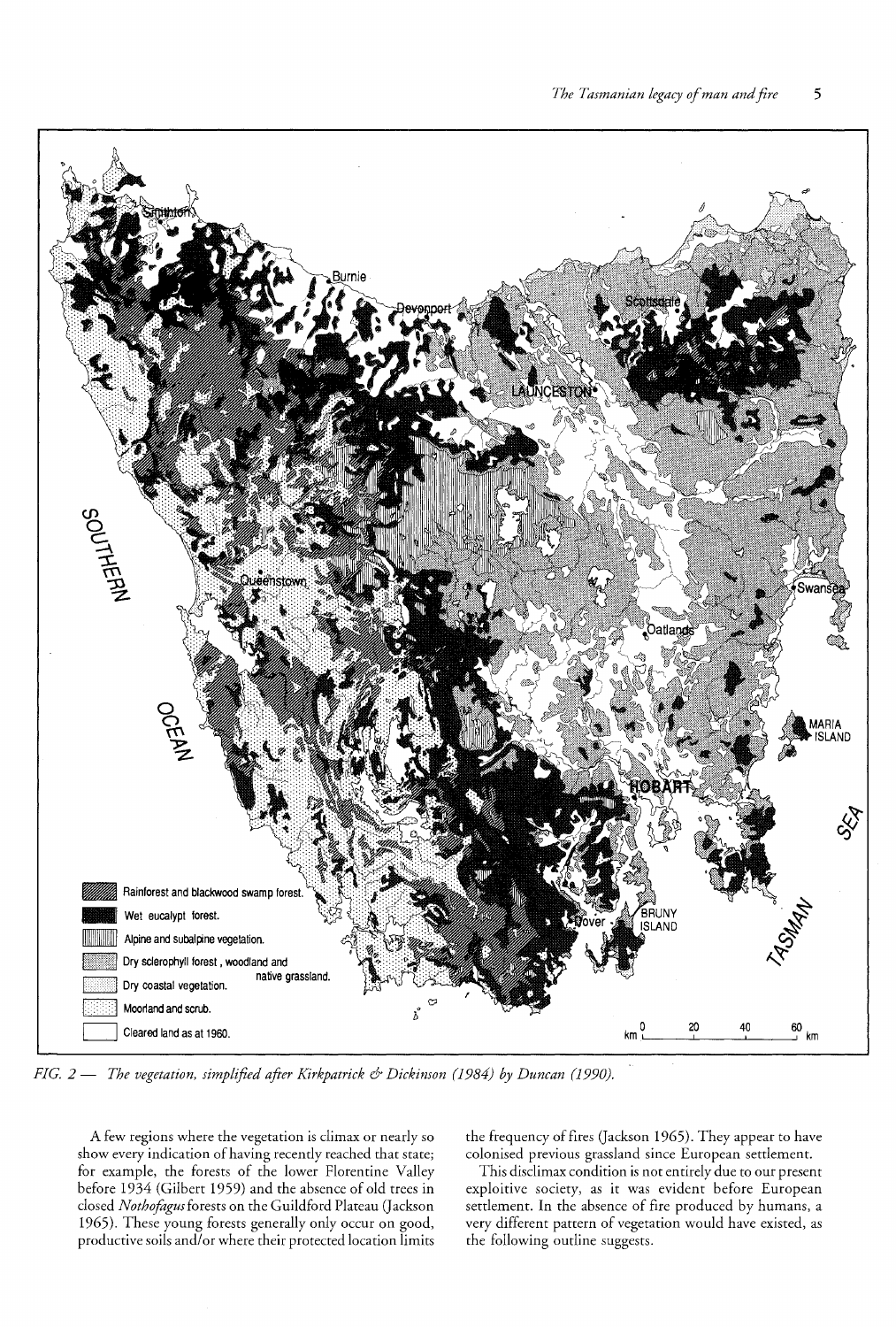# A Hypothetical Distribution of Vegetation for the Holocene in the Absence of Humans

High rainfall regions (precipitation > 1200 mmyr<sup>-1</sup>) In those regions where precipitation exceeds 1200 mm per annum, over 40% of the area, at the time of European settlement, carried disclimax vegetation such as grassland, sedgeland, heath, scrub and eucalypt forest, although most of the latter was mixed with *Nothofagus* (Jackson 1968, Brown & Podger 1982a). The climax vegetation expected on all aspects and in all but the most extreme alpine habitats would be *Nothofagus*rainforest. Thisis demonstrated by the rapid capture of*Poa* grassland communities onthe Guildford Plateau by*Nothofagus(Jackson* 1965); the demise ofeucalypt communities on the northeastern highlands (Jackson 1968, Ellis 1986) following their rapid invasion by *Nothofagus* forest; the successional movements to rainforest, even on soils oflow nutritional status (Brown & Podger 1982b); the presence of patches of callidendrous rainforest in the upper Boyd river catchment, growing on extremely infertile Cambrian quartzwacke sediments and apparently totally dependent on cyclic salt input (Harwood 1972, Jackson 1977). In this hypothetical state, there would be some lightning-induced fires destroying patches of forest. However, the *Nothofagus* dominance in these burnt patches would return in one generation ofthe seral forest tree *Acacia melanoxylon* which has a lifespan of 90-110 years (Gilbert 1959). Since the prevalence of lightning-induced fires is very small in Tasmania (0.60/0 incidence and 0.01 % in area in comparison with man-made fire at present — Jackson  $\&$ Bowman 1982, Ingles 1985), the amount of disclimax vegetation would have been insignificant in the absence of mankind.

Medium rainfall regions (precipitation 800-1200 mmyr-1) In the marginal regions of precipitation, for tall, closed wet forests, two distinct forest communities would prevail, due to the light limitation of the seedling stages of sclerophyll communities and the water limitation of rainforest regeneration (Read 1985, Jackson 1981c, Jackson & Brown 1999). Their distribution would be dictated by the very strong aspect effect (Holland & Steyn 1975).

The present intergrading of many vegetation types would not occur. In the absence of frequent fires, the boundaries between the *Nothofagus-dominated* rainforest communities on the polar aspects and the *Eucalyptus-*dominated sclerophyll communities on the equatorial aspects would be sharp without much intergradation. This is determined by the requirements of the seedling stages of the two communities. Sclerophyll seedlings cannot tolerate the shade cast by *Nothofagus* communities, and *Nothofagus* communities are unable to compete with eucalypts and other sclerophylls under the conditions of limited water availability on equatorial-facing aspects (Read 1985,Jackson 1981c, Jackson & Brown 1999). Therefore, in the absence offrequent fires, the boundaries between the communities would be sharp and the present intergrading would not occur. Since eucalypts require fire disturbance at intervals throughout their lifespan (maximum 300 years) the extensive forests of wet sclerophyll seen today in regions with precipitation 1000-1500 mm would be replaced by closed *Nothofagus* rainforest (Jackson 1981 b, Jackson & Brown 1968). The probabilistic argument of the Ecological Drift theory (Jackson 1968) suggests that eucalypts could

not survive long-term in such conditions without manmade fire.

Low rainfall regions (precipitation  $<$  500–850 mmyr  $^{\prime}$ In the low-rainfall regions of the east, the vegetation would be an almost complete forest cover of sclerophyll. Evidence for this derives from the successional stages following fire.

Eucalypts are highly adapted to fire and, in habitats where rainforest species are restricted by the availability of water, continuous regeneration of eucalypts is always possible, due to the availability of light for seedling growth (Read 1985). A number of species have evolved within the genus, each having a competitive advantage in particular environmental niches of water availability, drainage, nutrition, frost etc. (Reid & Potts 1999). For example, the savannah grasslands of the Midlands region were clearly a product of burning practices by the Aborigines (Fensham 1989). Extensive regions on both margins of these communities have been captured by pole stands of open eucalypt forest since European settlement (Duncan 1990, Jackson & Brown 1999). Frost and grazing pressures slow the encroach of forest, but it is clear from the relationship of forest type to the dryness index that forest will prevail (Nunez 1978). Narrow corridors of rainforest communities would exist in gullies and in very protected polar-facing aspects, largely dominated by *Atherosperma,* although some areas of *Nothofagus* dominance would occur. For example, a number of patches of rainforest occur in regions of Tasmania with annual precipitation less than 800 mm. All are on fire-protected southeastern aspects, such as Kempton Tier (annual precipitation  $P = 505$  mm), Dromedary (P = 665), Maria Island (P = 656) and Lake Leake (P = 800). Extensive gully communities of *Olearia* and *Bedfordia*would extend to the coastal fringe (Jackson 1983). The general cover in the areas with rainfalls less than about 800 mm would be eucalypt forest, which would be far more uniform than at present in terms of species distribution and age structure. With very low fire-frequencies, none of the present patchwork of open or semi-open communities, such as heath, sedgeland and grassland savannah, would exist. The present survival of heaths is due to the high rate of firing in these communities (Jackson 1968). Most occur on sandy or duplex soils, where nutrition is limited and other conditions, such as drainage, often contribute to slow growth-rates of woody plants. The frequency of fire increases the leaching and prevents the accumulation of nutrients, maintaining a cycle of early successional stages.

Various alternatives to the universal dominance by *Eucalyptus* species in the near absence of fire have been suggested (Withers & Ashton 1977). It is probable that, in the virtual absence of fire, in some regions *Allocasuarina* forests would dominate and *Callitris* in others (Brown & Bayly Stark 1979, Harris & Kirkpatrick 1991).

#### Open areas

The open grassland savannah of the Midlands and other larger valley systems was a product of high fire-frequency imposed by the Aborigines (Jackson 1965, Fensham 1989), as was the higher altitude grassland on the Middlesex-Hampshire and Mathinna plains. It is incorrect to attribute the openness of these and other areas to European development (Jackson 1965, 1981a, Bowman & Brown 1986, Ellis 1986). Hellyer in 1827, reporting on the country around Valentines Peak (Bishoff 1832), stated: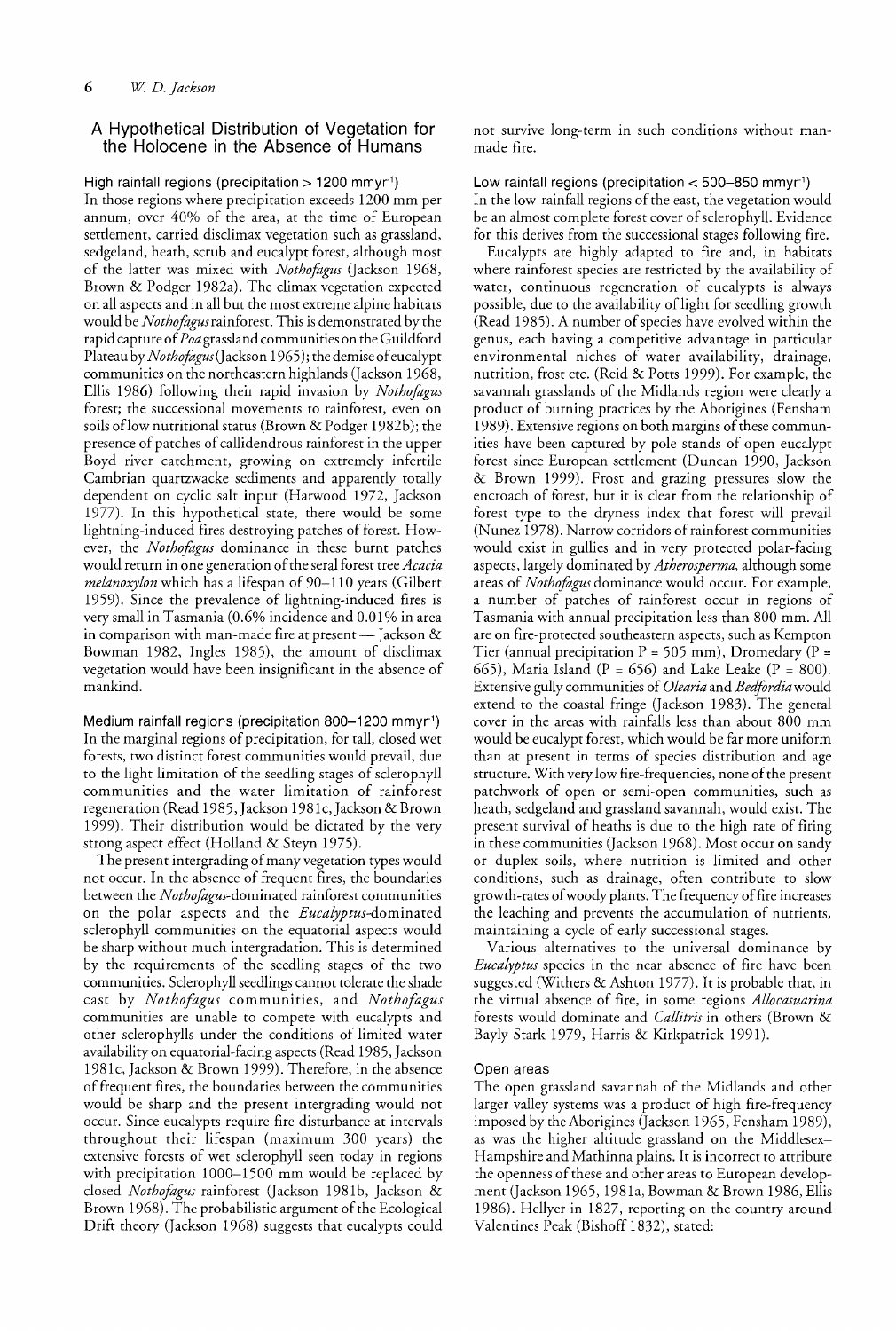Fine open country to  $NE$  and  $SW$  - grassy hills and knolls 1000-1500 acres in a patch and without a tree except for a few clumps of Blackwood  $-$  kangaroo were here in abundance as in every part of the country  $about$  proceeding SW passed through excellent country consisting ofgently rising, dry grassy hills. On the following day walked over many considerable hills the grass of which had recently been burned by the natives.

## ECOLOGICAL DRIFT

It has previously been argued Gackson 1968) that the disclimax state of the vegetation is the product of a long history of recurrent fire produced by human activity. Jackson proposed that

• complex interactions between vegetation, soil and fire vie with climate in controlling the genesis of both soil and vegetation (fig. 3B);

• variation in the interval between two successive fires, by interruption of regenerative processes described by Noble  $\&$ Slatyer  $(1981)$  as a disruption of the flow of vital attributes, could produce sudden changes in the type of vegetation;

• each community type has a statisticallyvariable distribution ofthe fire-free interval, ranging in central tendency, variance and skewness;

• reproductive cycles of characteristic species could be terminated by fires at large deviations from the central tendency.

The continuance or otherwise of mixed forest (Gilbert 1959), where an open stratum of tall, wet sclerophyll eucalypts stands over a closed canopy of rainforest, will illustrate these processes.

The first fire kills all trees. Both eucalypts and rainforest regenerate from seed. The original eucalypt regeneration reproduces after about 20 years.

(1) If the second fire occurs before about 20 years, all trees are eliminated and the forest is replaced by seral open vegetation of herbs, sedges and ferns.

(2) If the second fire occurs between 20 and 40 years, rainforest species will be eliminated and the mixed forest reverts to wet sclerophyll forest.

(3) Fire after the rainforest has matured regenerates mixed forest.

(4) If the period between the two fires exceeds about 350 years, the eucalypts will be eliminated, because eucalypt seedlings cannot survive in the low light intensity under the rainforest canopy. As a result, the mixed forest is converted to pure rainforest.

The process was termed "Ecological Drift" because of its similarity to genetic drift. Empirical distributions for the probability of the fire-free interval for the various types of vegetation were determined by the assessment of plant age on a large number of sites. These are shown in figure 3A with the projected drift movements. The process of drift is reversed by normal successional processes. However, there are obvious trends towards communities with vegetative means of reproduction, which can tolerate short fire-free intervals. These can increase the probability of "sinks", if soil fertility is also decreased by leaching or volatile loss after fire.

It is not possible to show experimentally the validity of the Drift argument. The boundaries between vegetation types at present seem remarkably stable. Even after extensive

wildfire, most communities re-established on their original habitat with but minor boundary changes. The apparent stability of these boundaries led Mount (1979, 1982) to propose a theory of "Stable Fire Cycles". In contrast to the Ecological Drift concept, the Stable Fire Cycle theory assumes that the incidence of fire in a community is almost constant, because it is dependent on the particular rate of fuel accumulation of the community (table 1), and that the possibility of ignition is almost constant. The incidence then depends on sufficient fuel accumulation.

Much debate has taken place regarding the relative validity of the two theories (Macphail 1980, Bowman & Jackson 1981, Mount 1982, Jackson & Bowman 1982). Markov simulations by Henderson & Wilkins (1975) and later adjustments (Brown & Podger 1982b) supported the projections of the Ecological Drift theory. The intervals between fires in five structural forms of vegetation at Bathurst Harbour and at Hogs Back in the Lune River catchment are in broad agreement with the predictions of the Ecological Drift model. Recurrent fires by Europeans have converted implicate rainforest to *Gymnoschoenus* sedgeland at Hogs Back in <100 years (Brown & Podger 1982a, c, Podger *et al* 1989).

The Ecological Drift paper (Jackson 1968) was written when the accepted period of human occupation of Tasmania was 10-12 k yrs. The present history of occupation, extending to at least 34 ka (Cosgrove 1995: fig. 16), makes the Drift argument more credible. However, because of the apparent static nature of the community boundaries at present, it is still difficult to understand how such extensive areas of disclimax vegetation could arise in even 34 k yrs. Changes to the physical structure of the soil and its fertility seem even less likely to have occurred within this timespan.

# GEOLOGICAL EVIDENCE

#### Palaeoclimates

The past oscillating sequences of climates during the Quaternary (Colhoun & Fitzsimons 1990, Kiernan 1989, Jackson 1999c) have resulted in corresponding sequences of vegetation change, as treelines shifted up and down 1000 m in altitude, and cold, arid shrub steppe-grasslands alternated with humid forests (Macphail 1979, Kirkpatrick 1986, Jackson 1999c). It is apparent that the altitude range and rugged topography, plus the availability ofawide continental shelf and bridging connection to mainland Australia, permitted refuges for species in most climates, humid or arid, warm or cold. Each climate soon established a stable vegetation, due to the persistence ofspecies but not communities, through change.

The length and intensity of the glacial-interglacial episodes differed, presumably due to interaction between the various components responsible for orbital forcing. Temperature and precipitation varied sufficiently to produce differing vegetation responses in both glacial and interglacial climates. Each period ofrapidly changing climate produced equally rapid changes in vegetation, resulting in restructured plant communities. Based on analysis of pollen diagrams of the last four glacial cycles (350 k yrs) from the Darwin Crater (Colhoun & Van de Geer 1988, 1998, Colhoun 1989), the estimated average response time of the vegetation to a full transition of the climate from glacial to interglacial conditions is about 2.7 k yrs; the response time of the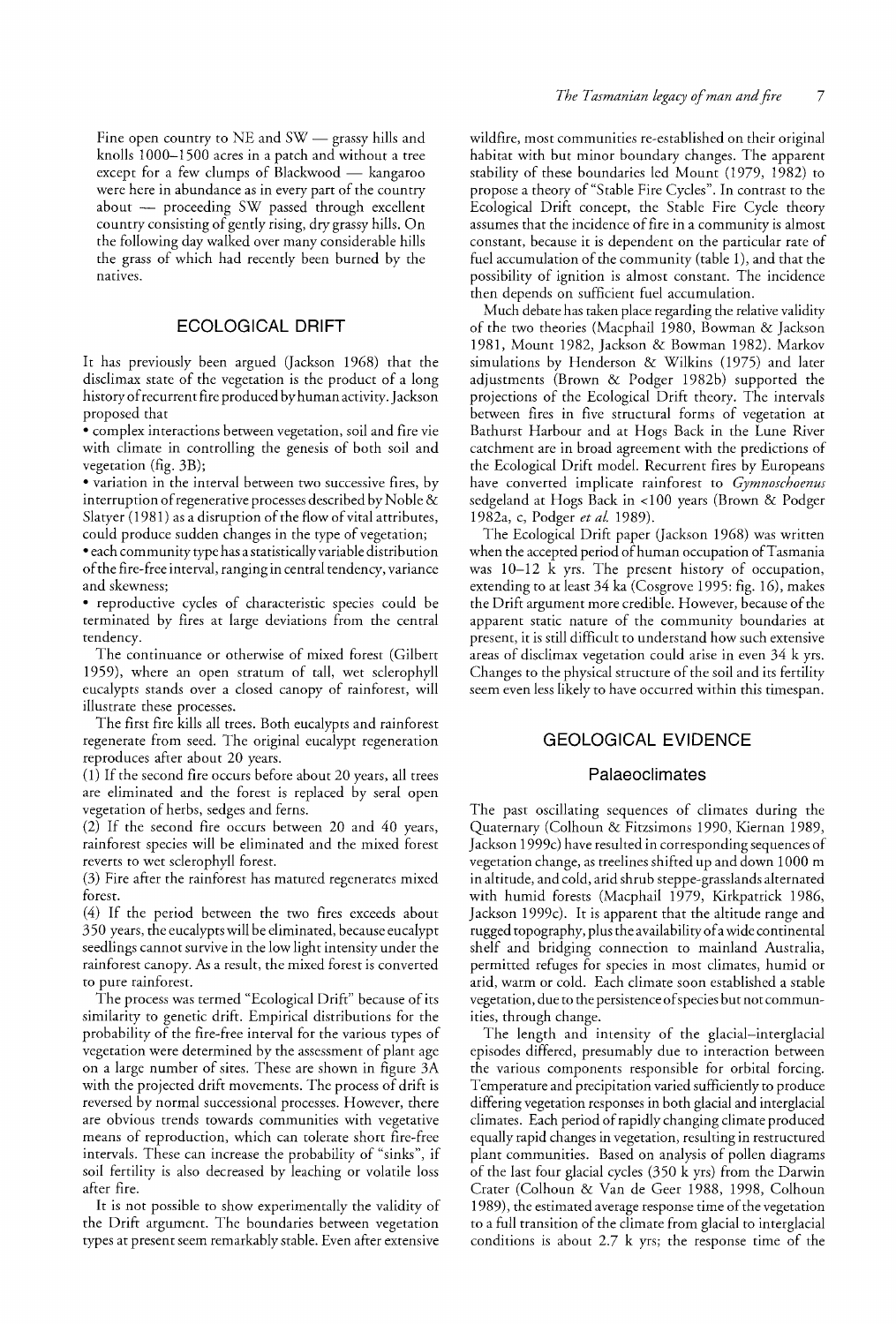

(A)

FIG. 3 - (A) Ecological Drift, a diagrammatic interpretation of progressive shifts in likelihood of vegetation types and their associated fire frequencies. It is assumed that drift in the sampling distribution occurs through chance occurrences of short or long intervals between two successive fires. Broken arrows indicate long-term climatic succession. Chance long intervals (>300 yrs) lead to the elimination of eucalypts. This causes a lowering of the fire risk in future generations of forest (a). Chance short intervals (20–40 yrs) lead to the elimination of rainforest (b), or (if <20 yrs) of all forest species (c), with a consequent shift to sampling distributions with lower mean fire-free intervals. This increases the probability of drift to degraded open vegetation with a high fire frequency, a process which is accelerated on poor soils because of vegetation–fire interactions with associated increased loss of *nutrients through sublimation and leaching. (B) Vegetation-fire-soil interactions and human input.*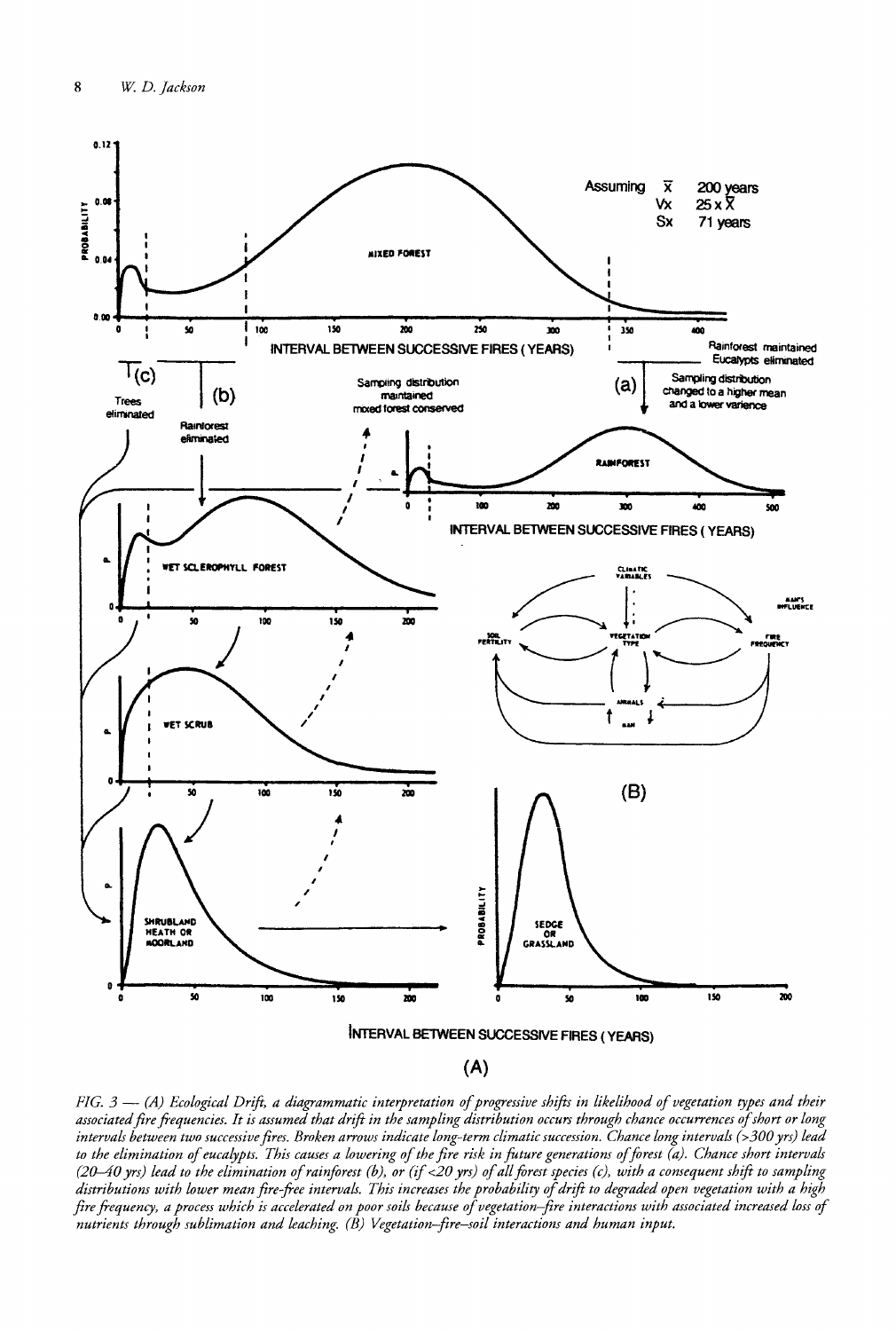reverse change from interglacial to glacial is marginally shorter at about  $2.5$  k yrs. About  $80\%$  of the transition occurs in less than 20% of these full transition times, i.e. in 500-600 yrs. This would approximate two generations of dominant trees. The early periods almost certainly produced bursts of evolutionary activity, extinction of species and emergent new forms.

The varied pattern of climate in Tasmania over the later Quaternary, as reflected in the vegetation, is illustrated by the pollen profile from the Darwin Crater in the Andrew River valley, western Tasmania (42°19'5, 145°39'E, 180 m a.s.l.). This crater was formed by a meteorite impact (Ford 1972) c. 700 ka (Gentner *et al.* 1973, Fudali & Ford 1979). The subsequent lake has been infilled by sediment from surrounding forests (Colhoun & van de Geer 1988, 1998, Colhoun 1989). The provisional summary of the upper 20 m of this core of 63 m depth (Colhoun & van de Geer 1998) is reproduced in figure 4A, where the pollen sums of the major categories of rainforest, trees and shrubs, and alpine shrubs and herbs are shown as a percentage of the total pollen sum. Aquatic and swamp taxa have been excluded from this sum. The sums were obtained from the analysis of pollen in samples from 100 mm long consecutive sections of the core in depth. There are, unfortunately, four breaks in the core, one of which removes much of the evidence in the last interglacial. On the basis of the relative proportions of the major categories of the vegetation, Colhoun & van de Geer (1988) divided this 20 m section of the core into ten zones of inferred climate corresponding to the oxygen isotope stages, showing five cold, dry and five warm, wet periods. The diagram illustrates the repeated pattern of forest expansion and contraction, typifying the major zones. It also demonstrates the variability within each major zone, as typified by the subzones defined by Colhoun & van de Geer (1998).

A deep-sea sediment core taken on the Chatham Rise, 250 km off the east coast of the South Island of New Zealand (Site DSDP 594, at 45°31 '5, 174°56'E) at a comparable latitude to the Darwin Crater (42°5), has been analysed by Heusser & van de Geer (1994). The pollen sum for the top 40 m of this core fortunately covers the same region of the oxygen-isotope scale and, thus, provides a comparison with that of the Darwin Crater.

The sediment on the Chatham Rise is predominantly from river transport and, therefore, the depths of core corresponding to the stages of the oxygen-isotope scale are quite different from those of the Darwin Crater. The New Zealand data are plotted in figure 4B on the same scale and using the same procedures as those used to develop figure 4A, except for the above differences in the length of the zone sediments.

Figure 4A and B summarises the percentages of pollen of taxa forming open vegetation (grassland, sedgeland and heath) as distinct from closed forest taxa in the total pollen sums. Both cores have been divided into zones corresponding to the oxygen isotope stages, on the basis of the relative proportions of the major vegetation types of forest and open vegetation. The zones shown in figure 4A and B correspond to the stages of the isotopic oxygen deficiency established for the Chatham Rise site (fig. 4C; Nelson *et al.* 1986).

The correspondence in the Darwin Crater Core between palaeovegetation zones and isotopic oxygen deficit stages is shown in figure 4A. On this basis, the correspondence between the stages in the Darwin Crater core  $(A)$  and the



*FIG.* 4 - *Summarised pollen sum diagrams of cores from (A) the Darwin Crater, western Tasmania (Colhoun* & *van de Geer* 1988, 1998); *(B) the ocean floor on the Chatham Rise, east ofthe South Island ofNew Zealand (Heusser* & *van de Geer* 1994), *and the zones ofpalaeoclimate and vegetation inferred in both diagrams (A) and (B) aligned with (C) the stages ofthe isotopic oxygen deficiency derivedfrom the Chatham Rise core (Nelson* et al. 1986).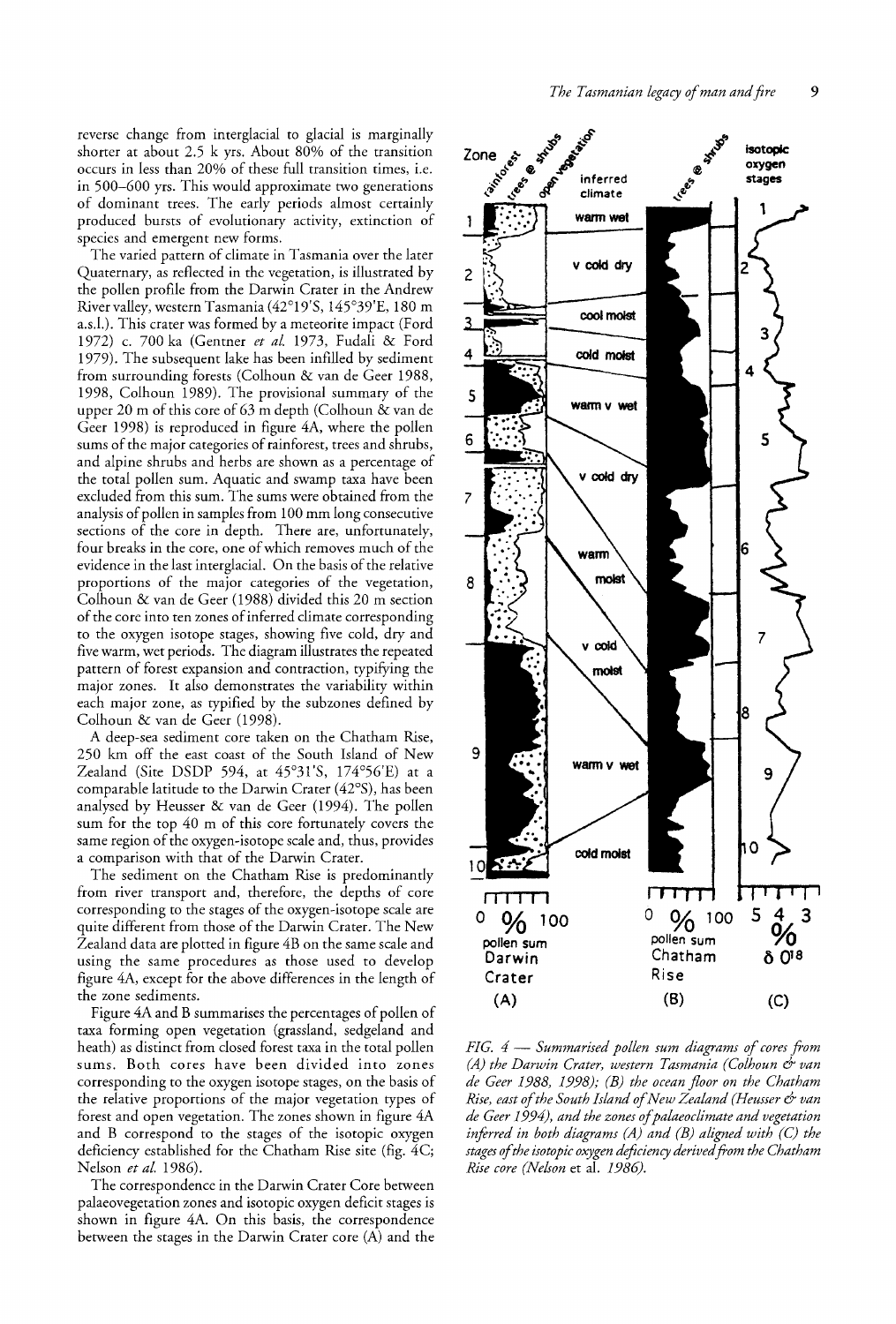Chatham Rise core (B) and the  $\delta^{18}O$  data (C) are indicated in figure 4 by lines between the columns. In this interpretation, the stages in the upper 20 m section of the Darwin Crater core and in the upper 40 m section of the Chatham Rise core encompass approximately the same span of palaeoclimate ( $-350$  k yrs) or four glacial-interglacial cycles, ignoring the intermediate climates expressed by stages 3 and 4.

Colhoun & van de Geer suggested in a recent paper (1998) that stage 6 of the Chatham Rise core might correspond to the combined stages 6, 7 and 8 of the earlier interpretation. By ignoring the previous interglacial stage 7, this would shorten the coverage of the upper 20 m section of the Darwin Crater core to three glacial cycles.

There appears to be an appreciable increase in the percentage of open vegetation in both the cold, dry and the warm, wet climates during the Last Glacial cycle as compared with previous cycles in the Darwin Crater core. This shift in the proportion of open vegetation during the Last Glacial Cycle is not apparent in the Chatham Rise data.

The above observation can be analysed in detail by returning to the earlier interpretation of the data, where stages correspond to the  $\delta^{18}O$  stages illustrated in figure 4C (Colhoun & van de Geer1988, Colhoun 1989). This is shown in figure 5A for the Chatham Rise core and figure 5B for the Darwin Crater core, where the mean percentages of open vegetation in the stages corresponding to the  $\delta^{18}O$ stages (Nelson *et al.* 1986) are plotted for the cold, dry and warm, wet climates.

In figure 4 and the following figures 5 and 6, the mean percentage of open vegetation in each 100 mm depth of the Darwin Crater core has been determined for each stage. The means are plotted at the midpoints of each stage. It should be mentioned that a number of hiatuses occur in the upper portion of the Darwin Crater core, due to gravel deposits. These are indicated in figure 4A by gaps. On the basis of core depth, the pollen record is missing in 58% of stage 3, 27% of stage 4 and 37% of stage 7. These hiatuses, especially those in stages 3 and 4, weaken inferences drawn from the data.



*FIG.* 5 - *The mean percentage ofopen vegetation in stages of the deficit for cold, dry and warm, wet climates the pollen sums of(A) the Chatham Rise core and* (*B*) *the Darwin Crater core*.

In the Chatham Rise data (fig. SA) there is no apparent rise in the levels of open vegetation in stages 1, 3 and 4. The intermediate nature of the climate of stage 3 is evident. There is a small significant rise in the stage 2 glacial climate. In contrast, in the Darwin Crater data (fig. 5B), the level of open vegetation is effectively double that of the earlier stages. While the increase in stage 3 could be ascribed to the intermediacy of the climate in this stage, as is evident in the Chatham Rise data, the increased levels in the other stages of the last glacial cycle in the Darwin Crater data appear to have no explanation in terms of climate.

The above observations are substantiated by statistical tests on the differences between the mean percentages of open vegetation in sequential groups of stages up the Darwin Crater core within the separate cold, dry and warm, wet climates. These are shown in table 2A where the percentage of open vegetation for each 100 mm of the core has been averaged over each stage or group of stages after arcsine transformation. Within each climatic division, the sequential grouping of stages starting at the lower end of the core is shown in the first column, with the corresponding difference in mean in the second column. The value of the t-test function for this difference is shown in the fourth column. Apart from insignificant differences in the early stages of the cold, dry climates, other differences can be assumed to be real. The scale in the t-values indicates that the observed increase in open vegetation in stage 4 and later stages is real, with probability values several orders of magnitude lower than differences between earlier stages.

As additional support for increased levels of open vegetation during the last glacial cycle in the Darwin Crater data, it should be mentioned that a regression analysis of the percentage of open vegetation on core depth over the cold, dry climates of stages 2 and 4 shows significant relationships. The regression of the percentage of pollen from open vegetation taxa in each 100 mm sample on the position of the sample up the core in stage 4 shows an increase of 1.9% per sample with  $r^2 = 0.59$ , P < 0.05, while in stage two the increase is 1.2% per sample with  $r^2 = 0.76$ , P < 0.001. There are no significant trends in the earlier stages.



*FIG.*  $6 - (A)$  *The mean percentage of open vegetation and the relative level of charcoal grains* >20 *f.l in the isotopic oxygen stages ofthe Darwin Crater core. (B) The mean level ofcharcoal as a percentage offorest vegetation in the cold, dry andwarm, wet climates ofstages* 1, 2, 3 *and* 4, *comparedwith those climates in stages* 5 *to 10 ofthe Darwin Crater core.*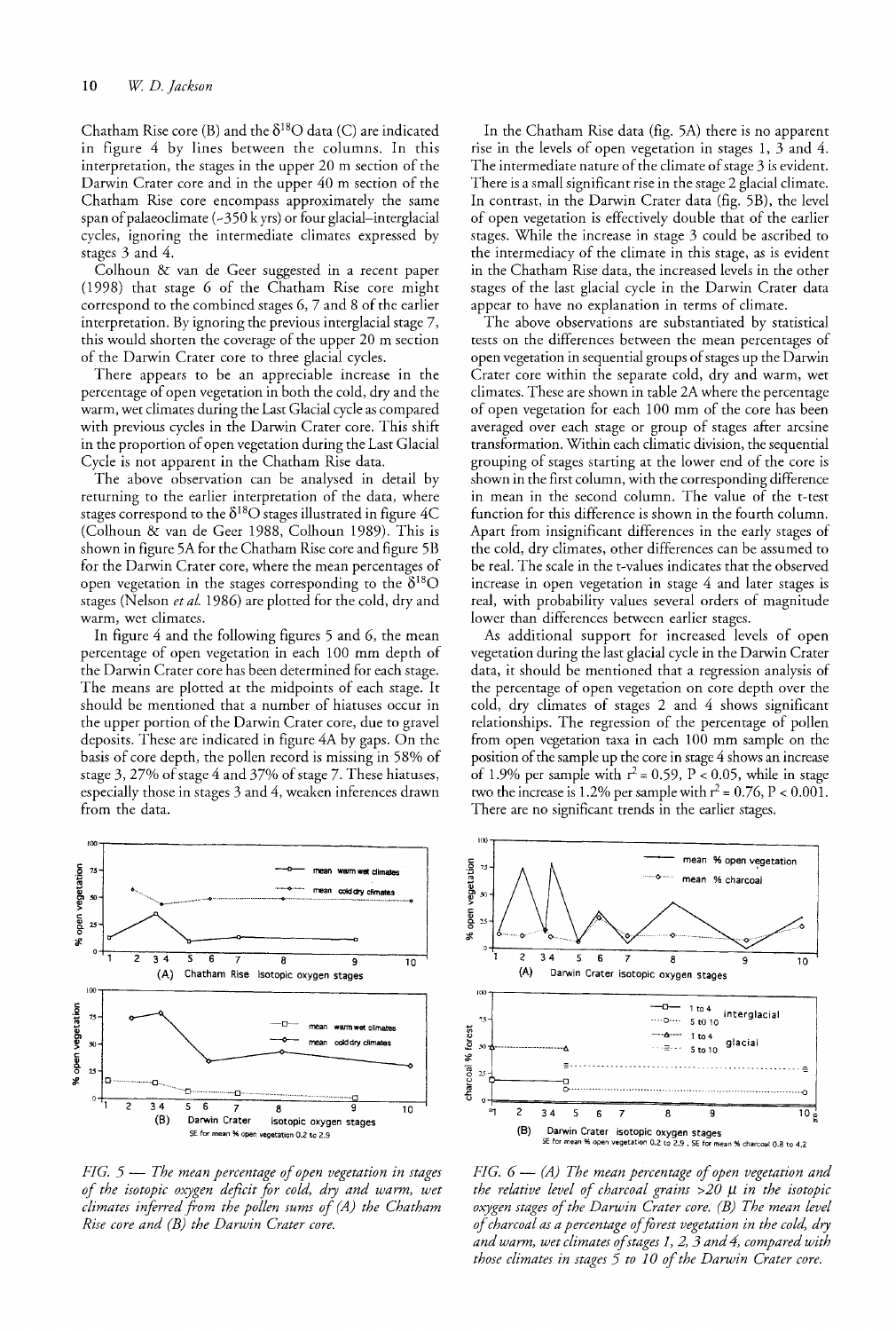| TABLE 2                       |  |  |  |  |  |  |
|-------------------------------|--|--|--|--|--|--|
| Summary of significance tests |  |  |  |  |  |  |

| Cold, dry climates               |                        |             |      | Warm, wet climates |                                  |                        |              |     |            |
|----------------------------------|------------------------|-------------|------|--------------------|----------------------------------|------------------------|--------------|-----|------------|
| Sequential grouping<br>of stages | Difference<br>in means | $\mathbf n$ |      | P                  | Sequential grouping<br>of stages | Difference<br>in means | $\mathbf{n}$ |     | P          |
| $8 - 10$                         |                        | 32          | 2.1  | 0.05               | $7 - 9$                          | 4.4                    | 84           | 6.3 | ${<}0.001$ |
| $6 - (8 \& 10)$                  | 4.5                    | 42          | 2.4  | 0.05               | $5-(7 \& 9)$                     | 4.3                    | 97           | 4.2 | ${<}0.001$ |
| $4-(6, 8 \& 10)$                 | 23.4                   | 50          | 10.9 | < 0.001            | $3-(5, 7 \& 9)$                  | 10.7                   | 101          | 5.6 | ${<}0.001$ |
| $2-(4, 6, 8 \& 10)$              | 16.3                   | 63          | 5.5  | < 0.001            | $1-(3, 5, 7 \& 9)$               | 11.7                   | 107          | 6.7 | < 0.001    |
| $(2 \& 4)$ – $(6, 8 \& 10)$      | 21.2                   | 63          | 14   | < 0.001            | $(1 \& 3)$ – $(5, 7 \& 9)$       | 11.6                   | 107          | 9.2 | ${<}0.001$ |

(A) Differences between means of open vegetation in oxygen-isotope stages and groups of stages of the Darwin Crater core (Colhoun 1989); see figure 5B.

(B) Difference in mean percentage of charcoal levels between oxygen-isotope stages  $1-4$  and stages  $5-10$  of the Darwin Crater core (Colhoun 1989; see figure 6A.

| Grouping of<br>stages                       | Difference<br>in means | n    |      |      |
|---------------------------------------------|------------------------|------|------|------|
| $(1, 2, 3 \& 4)$<br>$(5, 6, 7, 8, 9 \& 10)$ | 2.83                   | 182. | 1.11 | 0.25 |

(C) Differences in mean percentage of charcoal levels relative to forest levels between groups ofisotopic oxygen stages during the Last Glaciation compared with previous cycles; see figure 6B.

| Cold, dry climates          |                        |    |      | Warm, wet climates |                            |                        |             |      |         |
|-----------------------------|------------------------|----|------|--------------------|----------------------------|------------------------|-------------|------|---------|
| Grouping of<br>stages       | Difference<br>in means | n  |      | P                  | Grouping of<br>stages      | Difference<br>in means | $\mathbf n$ |      |         |
| $(2 \& 4)$ - $(6, 8 \& 10)$ | 7.58                   | 69 | 3.63 | ${<}0.001$         | $(1 \& 3)$ – $(5, 7 \& 9)$ | 4.33                   | 111         | 2.01 | $-0.04$ |

It should be emphasised that the hiatuses in the pollen record, which are due to gravel deposition in stages 3 and 4, weaken the strength of the above analysis and the value of the inferences flowing from it. It is possible that another coring of the crater might provide an uninterrupted pollen record.

#### Charcoal levels

Colhoun & van de Geer (1988, 1998) scored the number of grains of charcoal >  $20 \mu$  in size in each of the 100 mm sample length of the Darwin Crater core. The mean for all samples in each of the  $\delta^{18}0$  stages has been determined. This provides a comparative measure of wildfire incidence between stages on a nominal scale.

The mean relative charcoal levels for stages in the Darwin Crater core are shown in figure 6A, plotted on the same diagram as the percentage of open vegetation. No relationship between the scales for charcoal and open vegetation is inferred.

There is a trend in figure 6A for higher charcoal levels in glacial climates, levels in  $\delta^{18}0$  stages 6 and 10 being particularly high. Conversely, there is a trend for lower levels in the warm, wet climates. This indicates that conditions drier than at present, as have been proposed for the Last Glaciation (Markgraf et al. 1986), have been duplicated in past glacial episodes. The general level of charcoal throughout the core certainly shows that wildfire has always been a part of Tasmanian environment during the Late Pleistocene.

There does not appear to be any increased level of charcoal accompanying the increased levels of open vegetation during the Last Glacial cycle. This observation is verified statistically in table 2B, showing the t-test for the difference in the mean level of charcoal over stages 1-4 and the mean of earlier stages 5-10. No significant difference is indicated. However, the more or less average levels of charcoal in stages 1-4 cannot be construed to mean there was no increase in the level of fire during the period, since the amount of woody vegetation necessary to produce charcoal in the surrounding catchment was much reduced during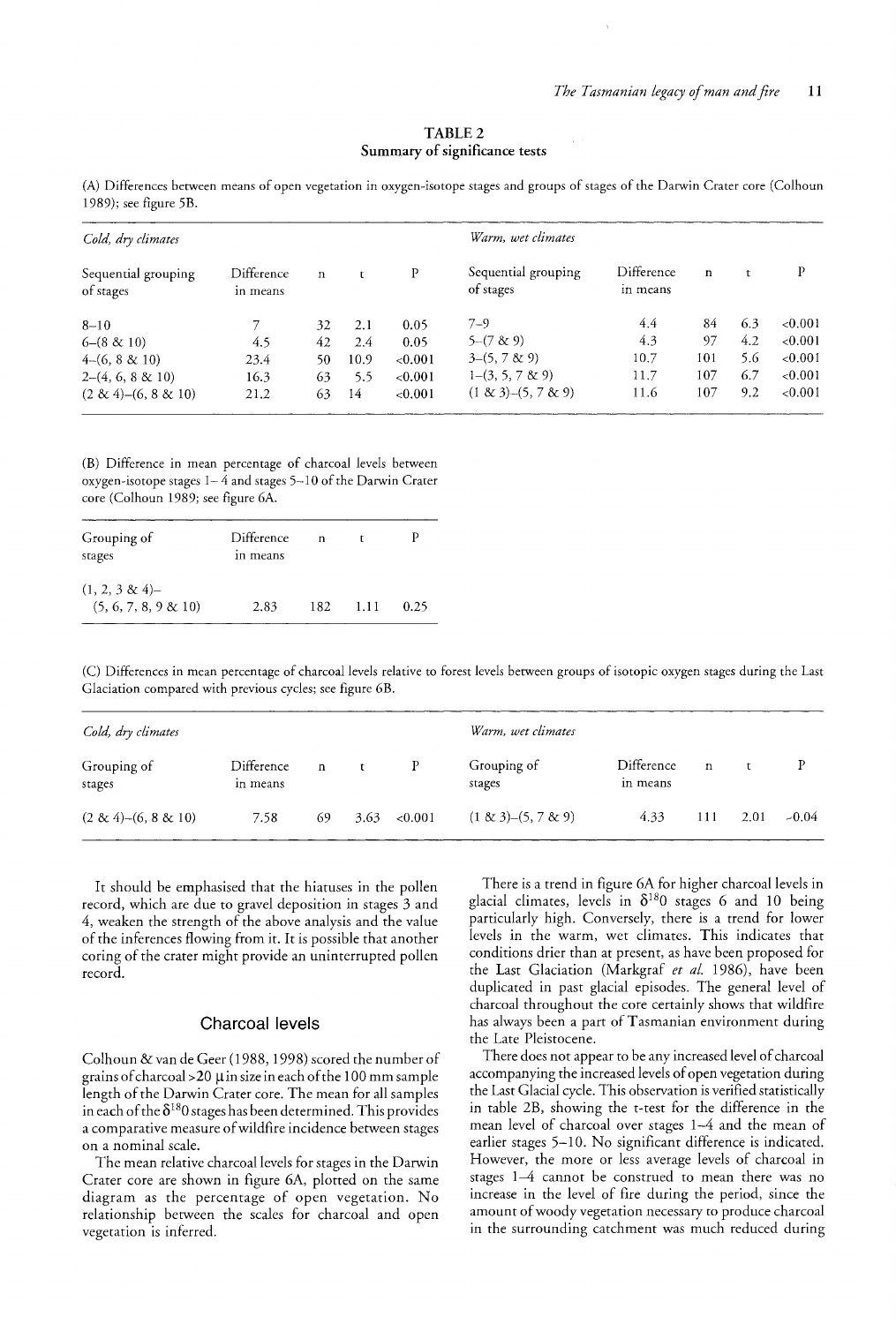the Last Glacial Cycle (38.5%) compared with 78.8% earlier.

This is demonstrated in figure 6B, where the mean level of charcoal relative to woody vegetation is plotted for the cold, dry and the warm, wet climates during the Last Glacial Cycle and compared with earlier cycles. Table 2C shows, by t-tests for the differences in means, that the increase in charcoal levels in the cold stages of the Last Glacial Cycle compared with previous cycles is highly significant. The corresponding increase in the warm, wet climates is also significant at  $\bar{P} = 0.04$ .

## **DISCUSSION**

As might be expected, the correspondence between the records of palaeovegetation from the Darwin Crater core (42°19'5) and from the Chatham Rise core (45°31'5) is very close (fig. 4A, B). Each glacial episode produces a decrease in woody vegetation, especially rainforest species, and an increase in herbaceous vegetation and grassland to about 40-50% ofthe total. The shorterinterglacial climate periods are marked by a preponderance of forest, with the open vegetation reduced to between 5 and 15% of the total. As figure 5A, B indicates, these proportionate levels of open vegetation relative to closed forest remain nearly constant in both warm, wet and cold, dry climates, except in the last glacial cycle of the Darwin Crater core.

Both the New Zealand and Tasmanian data demonstrate greater variation in the responses of the vegetation to the climates of both cold, dry and warm, wet periods during the last cycle as compared with the previous three cycles. A considerable part of this can be attributed to the lower amplitude and shorter periods of the isotope stages 3 and 4. This probably accounts for the intermediate responses of the vegetation during zones 3 and 4 of the New Zealand data in figure 5A compared with the longer and more extreme climates of the previous three cycles.

The data for zone 4 of the Darwin Crater core show a major change in the reverse direction to that of zone 4 of the New Zealand data. A massive decrease in the amount of the forest vegetation is indicated. This increase in the amount of open vegetation is maintained in the succeeding zones of  $3$ ,  $2$ , and  $1$ . This parallel shift in the mean values of open vegetation in both the cold, dry and warm, wet climates for the last cycle of the Darwin Crater is not present in the New Zealand data.

During the Last Glacial cycle the record of palaeovegetation in the Darwin Crater core shows a two-fold increase in the proportion of open vegetation in both the cold, dry and the warm, wet climates in comparison with levels in previous cycles (fig. 5B, table 2A). The proportion .of eucalypts relative to rainforest increases and the proportion of rainforest decreases (fig. 4A). The count of carbon particles relative to the amount of woody vegetation increases (fig. 6B, table 2C). The absence of a similar response in New Zealand vegetation infers that the changed responses of the vegetation in Tasmania are the result of increased levels of fire due to human activity.

The simultaneous increase in non-forest vegetation over the Last Glacial cycle in two quite different climates in Tasmania is suggestive of a cause other than climate and is entirely consistent with the response in vegetation which is expected to accompany the presence of Aborigines (Jackson

1968, Bowman & Jackson 1981, Jackson & Bowman 1982). As detailed in the introduction, the Aborigines had well-established practices of fire management. They carried fire when on the move and used fire as a tool in hunting, in communication, in warfare and, above all, in controlling game populations by patch-burning vegetation to provide "green-pick" grazing conditions. These activities would produce marked increases in the openness of the vegetation by restricting closed forests and engendering pyrogenic fire tolerant vegetation with fine fuels and vegetative reproduction.

## CONCLUSION - A SUGGESTED EARLIER OCCUPATION OF TASMANIA BY THE ABORIGINES

The Darwin Crater core demonstrates a two-fold increase in the amount of open, non-forest vegetation in the Last Glacial cycle, as compared with levels in the previous three glacial cycles. The divergence from previous patterns commences early in  $\delta^{18}$ 0 stage 4. The climate in  $\delta^{18}$ 0 stage 4 produced near glacial conditions in western Tasmania. Fitzsimons & Colhoun (1991) and Colhoun & Fitzsimons (1990) reported evidence of an ice advance, the Chamouni Formation, in the upper King River valley, with till and outwash gravels, laminated silts and plant debris. An age of 61-73 k yrs is suggested for this formation. It is, therefore, understandable that the amount ofopen vegetation displayed in the Darwin Crater core in this stage would be high. However, the Chatham Rise core shows no parallel increase in open vegetation during  $\delta^{18}0$  stage 4 as compared with previous cycles.

This divergence from previous patterns in the Darwin Crater core continues during the whole of  $\delta^{18}0$  stage 4 and, thereafter, during  $\delta^{18}0$  stages 3, 2 and the Holocene. We know from the anthropological evidence (Cosgrove 1995, Cosgrove et al. 1990) that the Aborigines occupied limestone valleysthroughoutwestern and southernTasmania during the later periods of  $\delta^{18}$ 0 stage 3 with <sup>14</sup>C dating to 34 ka (Cosgrove 1995: fig. 16).

The above palaeovegetation evidence suggests a considerably earlier date for the occupation of Tasmania by the Aborigines. This infers that the  ${}^{14}C$  dates obtained for the cave and rock-shelter sites are considerable underestimates. Such underestimation by the <sup>14</sup>C methodology for palaeomaterial > 30 k yrs in western Tasmania is usual (Colhoun 1986) and is well recognised by Tasmanian palaeoworkers. The groundwater in western and southern Tasmania carries large amounts of humic and humus acids from the peaty surface soil. Such a supply of modern carbon, gradually exchanging with older carbon in buried material, causes these underestimates. It seems likely that Aboriginal occupation of Tasmania may have ocurred as early as 70 000 BP. This conclusion is supported by a variety of botanical evidence.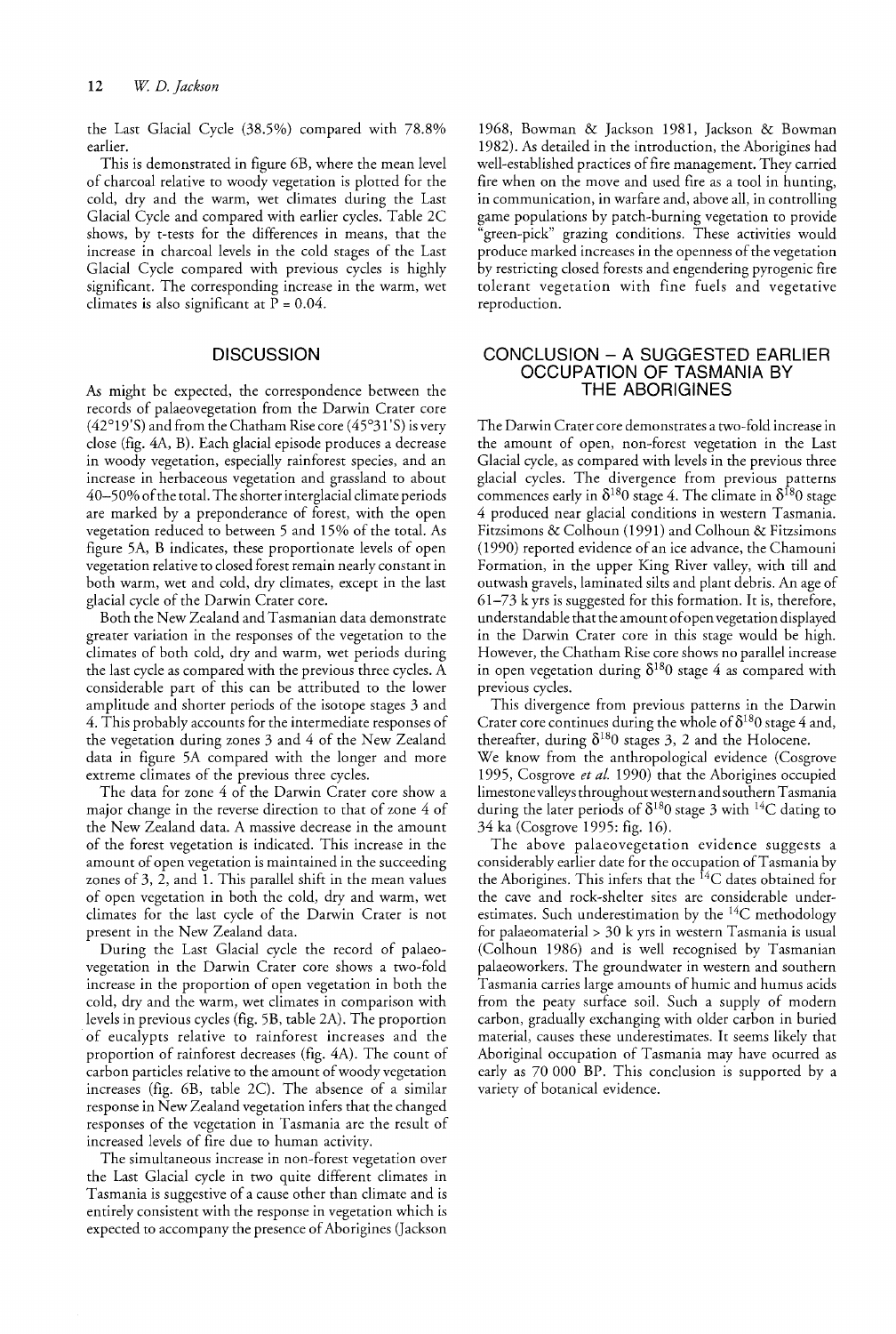# **REFERENCES**

- BISHOFF, J., 1832: Report to V.D.L. Co. 1828. *HISTORY OF AND ACCOUNT OF THE VAN DIEMEN'S LAND* CO. Richardson, London: 118.
- BOERNER, R.E.]., 1982: Fire and nutrient cycling in temperate ecosystems. *Bio Sci.* 32: 187-192.
- BOWDEN, A.R., 1983: Relict terrestrial dunes: legacies of a former climate in coastal northeastern Tasmania. Z. Geomorphol. *NF.* 45: 153-174.
- BOWMAN, D.M.J.S. & JACKSON, W.D., 1981: Vegetation succession in southwest Tasmania. *Search* 12: 358-362.
- BOWMAN, D.M.].S. & BROWN, M.J., 1986: Bushfires in Tasmania, a botanical approach to anthropological questions. *Archeol. Oceania* 21: 166-171.
- BOWMAN, D.M.J.S., MACLEAN, A.R. & CROWDEN, R.K., 1986: Vegetation-soil relations in the lowlands of south-west Tasmania. Aust. J. Ecol. 11: 141-153.
- BROWN, M.J. & BAYLy-STARK, H.J., 1979: Vegetation of Maria Island. *Wildl. Div. Tech. Rep.* 79/1. NPWS, Hobart.
- BROWN, M.J. & PODGER, F., 1982a: On the apparent anomaly between observed and predicted percentages of vegetation types in South-West Tasmania. Aust. J. Ecol. 7: 3-12.
- BROWN, M.J. & PODGER, F., 1982b: Floristics and fire regimes of a vegetation sequence from sedgeland-heath to rainforest at Bathurst Harbour, Tasmania. Aust. J. Bot. 30: 659-676.
- BROWN, M.J. & PODGER, F.D. 1982c: Rainforest-sedgeland transitions. *In* Felton, K. (Ed.): *TASMANIAN RAINFORESTS-RECENTRESEARCHRESULTS.* Forest Ecology Research Fund, Hobart: 47-53.
- CHENEY, A.P., 1981: Fire behaviour. *In* Gill, A.B., Groves, R.H. & Nobel, LR. (Eds): *FIRE AND THE AUSTRALIAN BIOTA*. Australian Academy of Science, Canberra: 151-176.
- COLHOUN, E.A., 1977: A sequence of Late Quaternary deposits at Pipe Clay Lagoon southeastern Tasmania. *Pap. Proc. R. Soc. Tasm.* 111: 1-12.
- COLHOUN, E.A., 1986: Field problems of radiocarbon dating in Tasmania. *Pap. Proc. R. Soc. Tasm.* 120: 1-6.
- COLHOUN, E.A., 1989: The Quaternary. *In* Burrett, C.F. & Martin, E.L. (Eds): *GEOLOGY AND MINERAL RESOURCES OF TASMANIA. Geol. Soc. Aust. Spec. Publ.: 410-418.*
- COLHOUN, E.A. & FITZSIMONS, S.J., 1990: Late Cainozoic glaciation in western Tasmania, Australia. *Quat. Sci. Rev.* 9: 199-216.
- COLHOUN, E.A. & VAN DE GEER, G., 1988: Darwin Crater the King and Linda valleys. *In* Colhoun, E.A. (Ed.): *CAINOZOIC VEGETATION OF TASMANIA. Univ. Newcastle Spec. Pap.* Dep. Geogr., Univ. Newcastle: 30- 71.
- COLHOUN, E.A. & VAN DE GEER, G., 1998: Pollen analysis of 0-20 m at Darwin Crater western Tasmania, Australia. *In* Horie, S. (Ed.): *Internationalproject on palaeolimnology and Late Cainozoic climate. IPPCE* 11: 68-89.
- COSGROVE, R., 1995: Late Pleistocene behavioural variation and time trends: the case from Tasmania. *Archaeol. Oceania* 30: 83-104.
- COSGROVE, R., ALLEN, J. & MARSHALL, B., 1990: Palaeoecology and Pleistocene human occupation in south central Tasmania. *Antiquity* 64: 59-78.
- DUNCAN, F., 1990: Eucalypts in Tasmania's changing landscape. *Tasforests* 2: 151-166.
- ELLIS, R.C., 1986: The relationship between sub-alpine grassland and forest communities in northern Tasmania. *In* Barlow, B.A. (Ed.): *FLORA AND FAUNA OF ALPINE AUSTRALIA AGES AND ORIGINS.* CSIRO, Melbourne: 243-248.
- FENSHAM, R.J., 1989: The pre-European vegetation of the Midlands Tasmania: a floristic and historical analysis of vegetation pattern. *J. Biogeogr*. 16: 29-45.
- FITZSIMONS, S.J. & COLHOUN E.A., 1991: Pleistocene glaciation of the King Valley western Tasmania, Australia. *Quat. Res.* 36: 135-156.
- FORD, R.J., 1972. A possible impact crater associated with Darwin Glass. *Earth Planet. Sci. Lett.* 16: 228-230.
- FUDALI, J. & FORD, R.J., 1979. Darwin Glass and Darwin Crater - a progress report. *Meteoritics* 14: 283-296.
- GENTNER, W., KIRSTEN, T., STORZER, D. & WAGNER, G.A., 1973: K-Ar and fission track dating of Darwin Crater glass. *Earth Planet. Sci. Lett.* 20: 203-210.
- GILBERT, ].M., 1959. Forest succession in the Florentine Valley Tasmania. *Pap. Proc. R. Soc. Tasm.* 93: 129-151.
- HARRIS, S. & KIRKPATRICK, J.B., 1991: The distributions, dynamics and ecological differentiation of *Callitris* species in Tasmania. *Aust. J Bot.* 39: 187-202.
- HARWOOD, C.E., 1972. Nutrient studies in south-west Tasmanian vegetation. Unpubl. BSc Hons thesis, Dep. Botany, Univ. Tasm., Hobart.
- HENDERSON, W. & WILKINS, C.W., 1975: The interaction of bushfires and vegetation. *Search* 16: 130-133.
- HEUSSER, L.E. & VAN DE GEER, G., 1994: Direct correlation of terrestrial and marine palaeoclimatic records from four glacial-interglacial cycles - DSDP Site 594. Southwest Pacific. *Quat. Sci. Rev.* 13: 273-282.
- HOLLAND, B.G. & STEYN, D. G., 1975: Vegetation responses to latitudinal variations in slope angle and aspect. *J. Biogeogr*. 2: 179-183.
- INGLES, A., 1985: Fire. *Environmental Impact statement into the continuation ofwoodchip exportsfrom Tasmania after 1990. Working paper No.5.* Government Printer, Hobart.
- JACKSON, W.D., 1965: Vegetation. *In* Davies, J.L. (Ed.): *ATLAS OF TASMANIA.* Lands and Surveys, Hobart: 30-35.
- JACKSON, W.D., 1968: Fire, Air, Water and Earth an elemental ecology of Tasmania. *Proc. Ecol. Soc. Aust.* 3: 9-16.
- JACKSON, W.D., 1977: Nutrient cycling in Tasmanian oligotrophic environments. *PROCEEDINGS OF THE SYMPOSIUM ON NUTRIENT CYCLING AND INDIGENOUS FOREST ECOSYSTEMS.* CSIRO, Division of Land Resource Management, Perth, WA: 122-123.
- JACKSON, W.D., 1981a: The Tasmanian environment. *InJackson,* W.D. (Ed.): *VEGETATION OF TASMANIA. XIII International Botanical Congress, Sydney: Field Trip 28.* Australian Academy of Science, Canberra: 1-10.
- JACKSON, W.D., 1981b: Vegetation and fire patterned vegetation. *InJackson,* W.D. (Ed.): *VEGETATION OF TASMANIA. XIII International Botanical Congress, Sydney: Field Trip* 28. Australian Academy of Science, Canberra: 11-35.
- JACKSON, W.D., 1981c: Wet Sclerophyll. *In* Jackson, W.D. (Ed.): *VEGETATION OF TASMANIA. XIII International Botanical Congress, Sydney: Field Trip* 28. Australian Academy of Science, Canberra: 68-72.
- JACKSON, W.D., 1983: Tasmanian rainforest ecology. *In* Blakers, E.R. & Robertson, P. (Eds): *TASMANIAN'S RAINFORESTS, WHA T FUTURE?* Australian Conservation Foundation: 9-39.
- JACKSON, W.D., 1999a: Vegetation types. *In* Reid, J.B., Hill, R.S., Brown, M.J. & Hovenden, M.J. (Eds): *VEGETATION OF TASMANIA.* Australian Biological Resources Study, Canberra: 1-10.
- JACKSON, W.D., 1999b: The Tasmanian environment. *In* Reid, J.B., Hill, R.S., Brown, M.J. & Hovenden, M.]. (Eds): *VEGETATION OF TASMANIA.* Australian Biological Resources Study, Canberra: 11-34.
- JACKSON, W.D., 1999c: Palaeohistory of vegetation change the last 2 million years. *In* Reid, J.B., Hill, R.S., Brown, M.]. & Hovenden, M.J. (Eds): *VEGETATION OF*